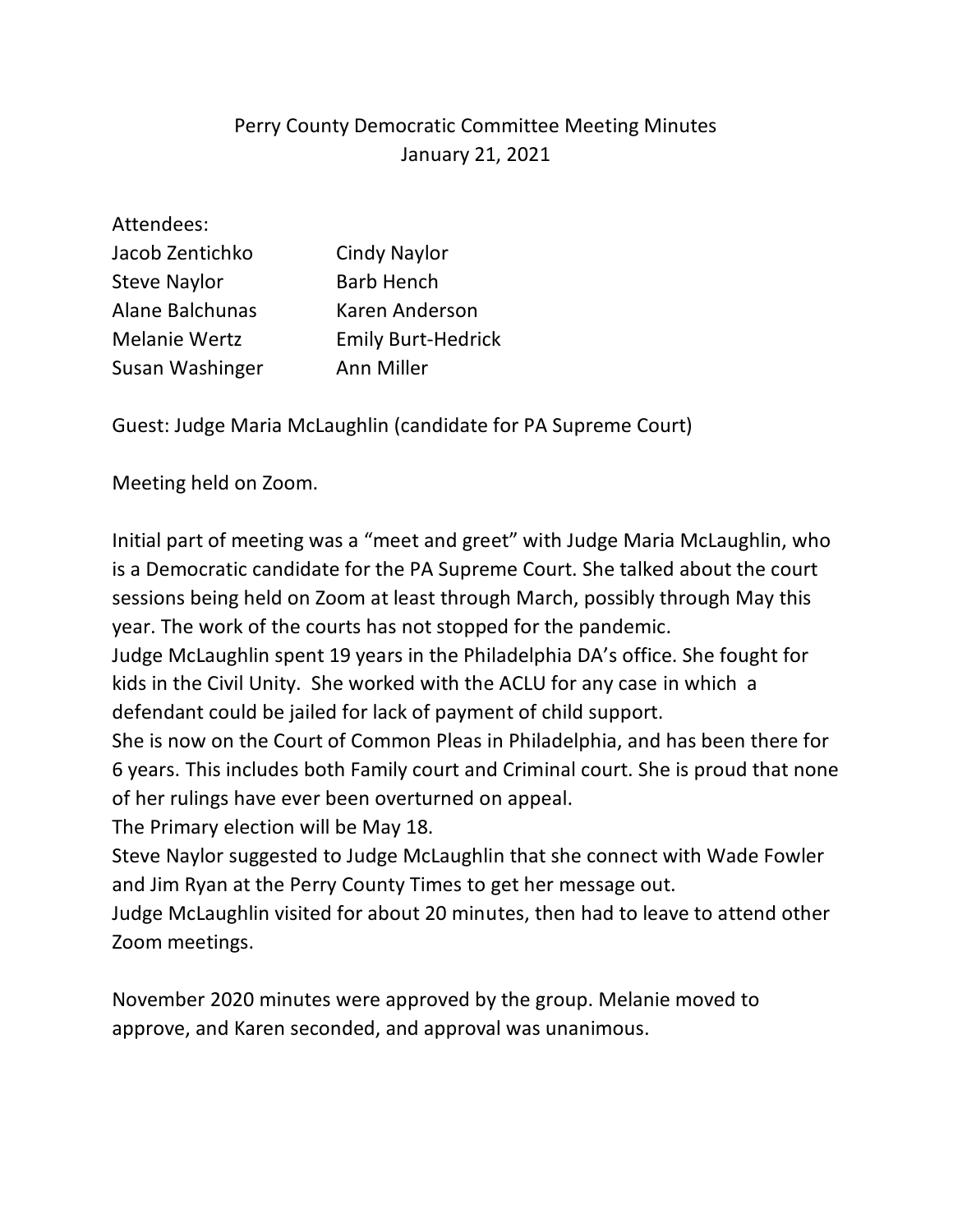Jacob stated that Jerry Philpott has reported that the committee has \$2491.60 in its bank account.

Jacob is working to participate with the PA State Democratic committee, but it is hard to do that right now using Zoom. Jacob and Elaine Doran are both voting members of the PA Dems State Committee. The South Central Caucus is a subdivision which we can also participate in for bringing matters before the state committee. Jacob is also reaching out to the State Rural Caucus, whose goal is to bridge the gap between rural and urban Democrats.

Jacob spoke about his desire to establish a "secular" Democratic caucus, a voice for non-religious Democrats in PA. He said that there will be a kick-off meeting of interested members in February. This caucus will not initially be recognized by the State Committee.

There was quite a bit of discussion about this, since several members were unclear about what this means. Jacob responded that the non-religious population is the fasted growing demographic group. He said that many candidates are expected to be religious—Karen Anderson was repeated asked about her religious affiliation while running for office. We need to attract candidates for office who may not be affiliated with a religious group. There was concern expressed that this might give Republicans the ammunition to say that Democrats are "godless". Karen talked about her experiences when running for state representative; she was attacked for her religion (raised Catholic, now atheist). Karen also said that she has resigned from the Farm Bureau because of their policies against LGBTQ individuals and abortion rights. Karen agrees that there needs to be a place for non-religious people, as well as religious, to get support for running for office. We do not want "religious tests" for candidates. But it would be helpful to have guidance for candidates on how to deal with religious issues. Jacob stated that there is a stigma attached to non-religious or non-Protestant candidates. How can candidates who are from minority, non-Protestant religions, or who are non-religious, successfully navigate such "religious test" issues?

Steve Naylor said that he served 16 years in the South Central PA caucus. We must be solid as a party, respecting all religions, and respecting those who are atheists or agnostics.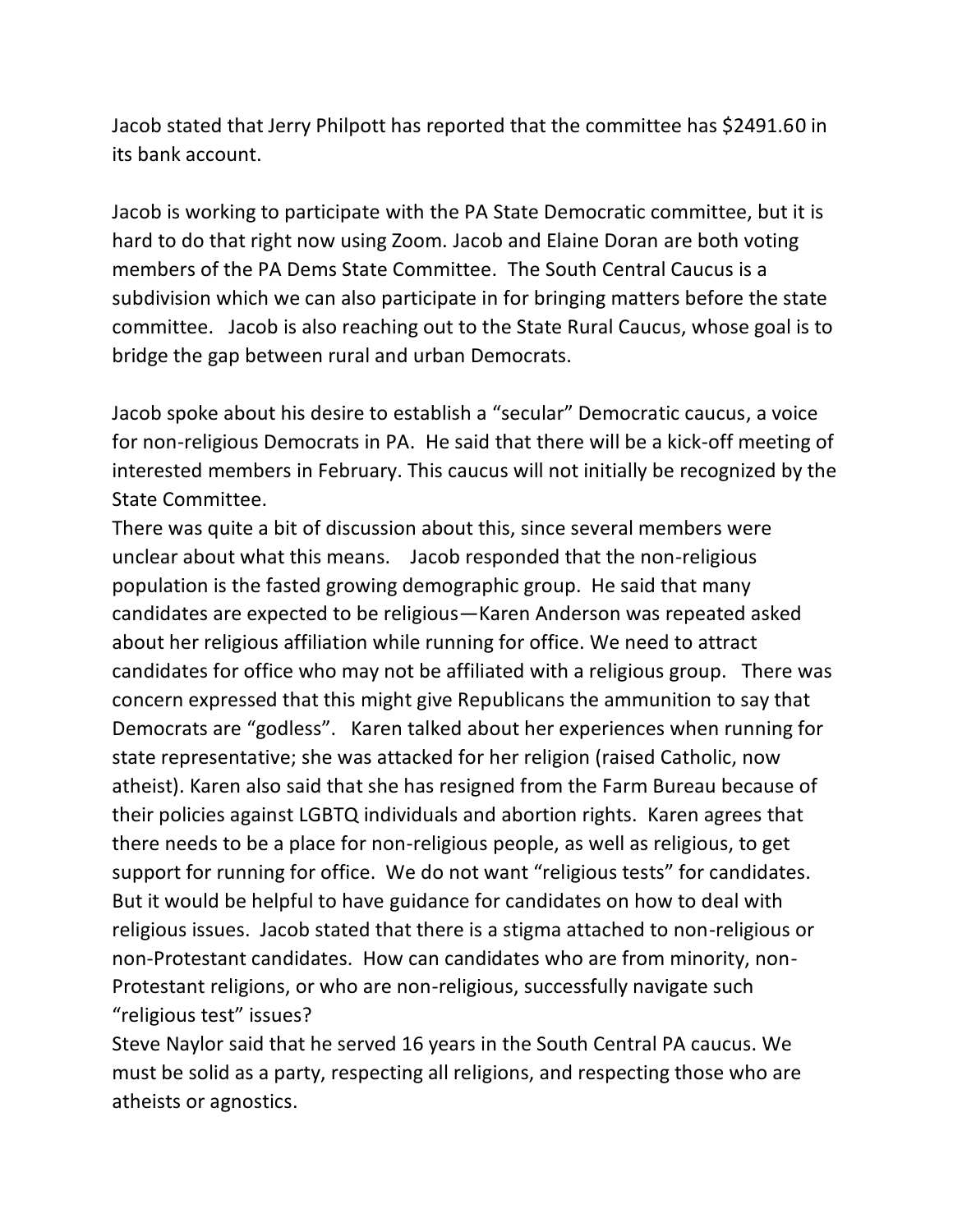Steve Naylor said that that he intends to terminate his position with the Farmer PAC committee. That is because most of the money goes to Republicans, and all of the PA Republican Congresspeople voted for and support Trump's lies about the election results. He is undecided about whether or not to continue in his position as Director on the Perry County Farm Bureau.

Melanie was concerned that Elaine Doral has been our rep on the South Central PA Caucus. She may not be able to Zoom. Is she still interested in being part of that caucus? Jacob said that when we can again meet IN PERSON, we can then review the South Central Caucus positions.

Regarding local elections. Petitions for candidates to be on the ballot will become available next month. The "Contest Every Race" group helps people run for office, and helps recruit them.

We hope that by the end of this year we will again be able to do fund-raising events. We need to think about new venues, since River View closed as a result of the pandemic closures.

Discussion of Commissioner meetings followed. Melanie calls into the Commissioner meetings weekly (held on Zoom or similar platform). Big issue is the Budget. There is a tax increase of 1.25 mil coming. The County deficit has gone up over \$1M in a single year. Melanie has asked the Commissioners what cuts were made to reduce the deficit.

Bill Bunt, the solicitor, has told the Commissioners not to answer questions. But Melanie and Karen Anderson will keep attending meetings, and asking questions. They encourage more people to attend these meetings on Monday mornings. Steve Naylor said that the tax increase should not have been necessary. There was money set aside for HVAC and vehicles that could have been used to fill the budget gap. Melanie said that she asked about that, but got no answer. Steve said that there is money in reserve, but they do not want to use it; they want their "slush fund".